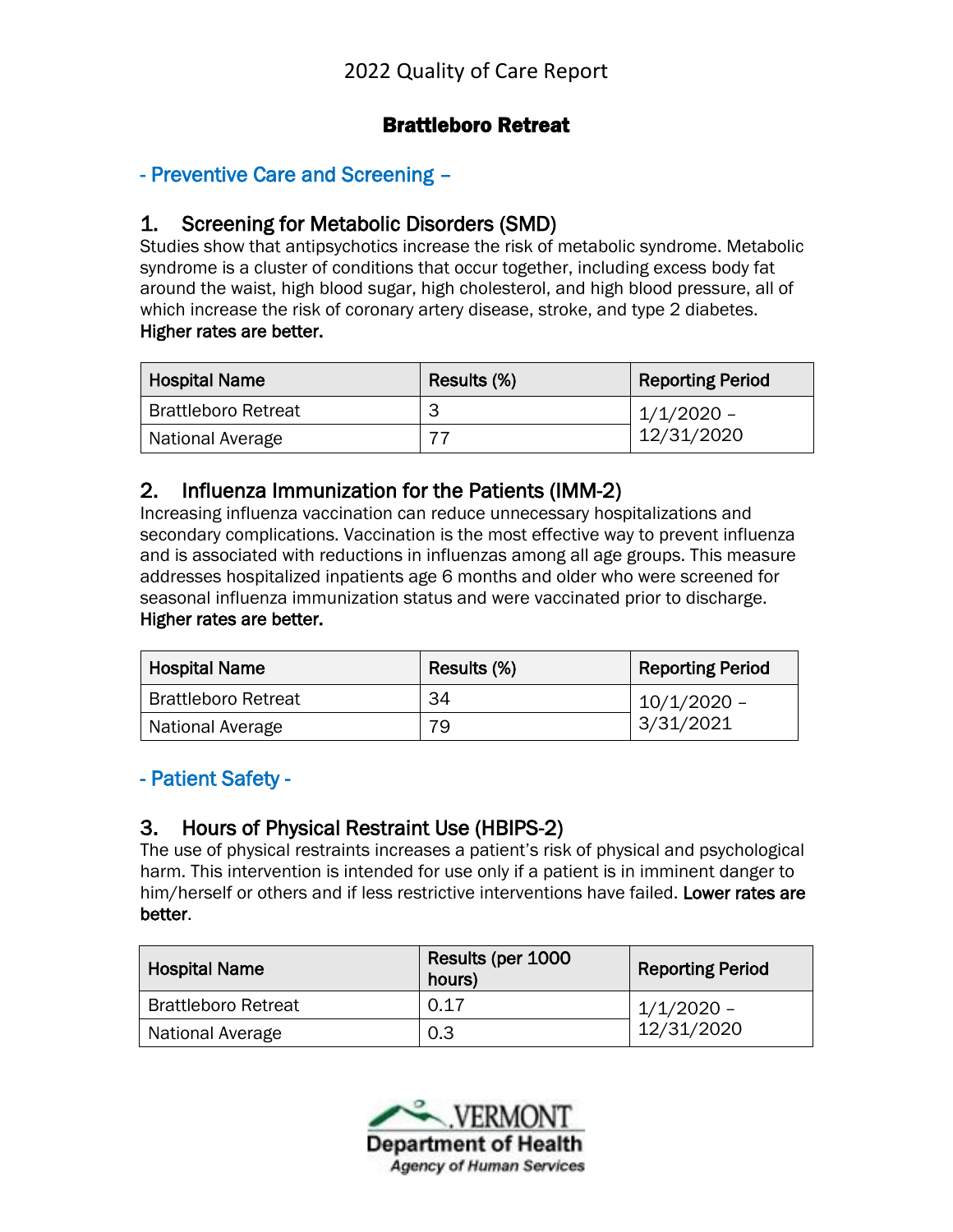# 4. Hours of Seclusion Use (HBIPS-3)

The use of seclusion increases a patient's risk of physical and psychological harm. This intervention is intended for use only if a patient is in imminent danger to him/herself or others and if less restrictive interventions have failed. Lower rates are better.

| <b>Hospital Name</b>       | Results (per 1000<br>hours) | <b>Reporting Period</b> |
|----------------------------|-----------------------------|-------------------------|
| <b>Brattleboro Retreat</b> | 0.2                         | 1/1/2020 -              |
| National Average           | 0.29                        | 12/31/2020              |

# - Follow Up Care –

#### 5. Transition Record with Specified Elements Received by Discharged Patients (TR-1)

Providing detailed discharge information enhances the preparation of patients to self-manage post-discharge care and comply with treatment plans. This measure assesses the percentage of patients discharged from an inpatient psychiatric facility who received (or whose caregiver received) a complete record of inpatient psychiatric care and plans for follow-up. Higher rates are better.

| <b>Hospital Name</b>       | Results (%) | <b>Reporting Period</b> |
|----------------------------|-------------|-------------------------|
| <b>Brattleboro Retreat</b> | 96          | $1/1/2020$ –            |
| National Average           | 69          | 12/31/2020              |

# 6. Timely Transmission of Transition Record (TR-2)

The availability of the patient's discharge information at the first post-discharge physician visit improves the continuity of care and may be associated with a decreased risk of re-hospitalization. This measure assesses the percentage of patients whose follow-up care provider received a complete record of their inpatient psychiatric care and plans for follow-up within 24 hours of discharge. Higher rates are better.

| <b>Hospital Name</b>       | Results (%) | <b>Reporting Period</b> |
|----------------------------|-------------|-------------------------|
| <b>Brattleboro Retreat</b> | 85          | 1/1/2020 -              |
| National Average           | 60          | 12/31/2020              |

7. Patients Discharged on Multiple Antipsychotic Medications with Appropriate Justification (HBIPS-5)

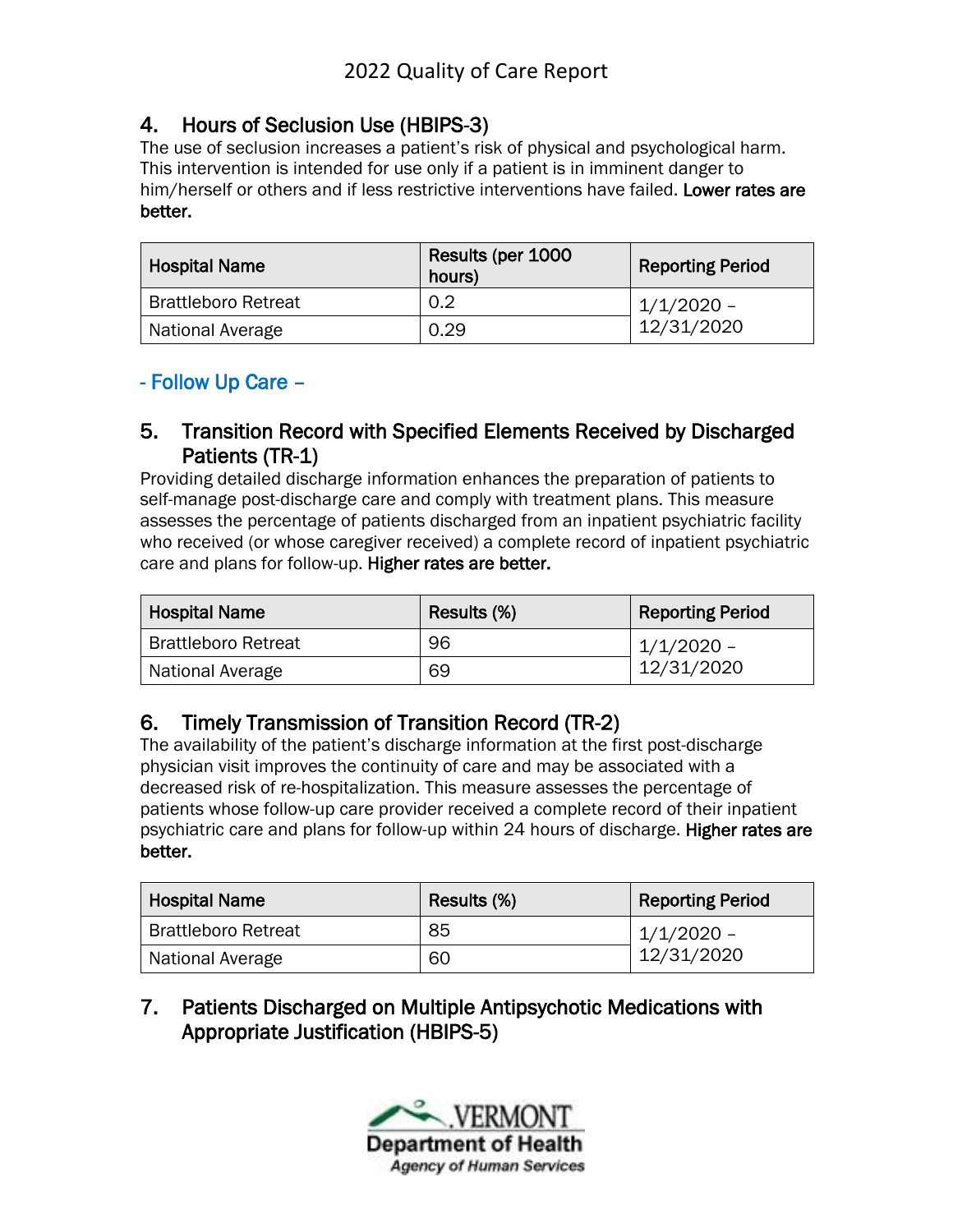This measure is collected on patients discharged on multiple antipsychotics. Appropriate reasons for discharging a patient on multiple antipsychotics are as follows:

- The medical record contains a minimum of three failed trials with using only one antipsychotic drug.
- The medical record contains either a plan that tapers to using one antipsychotic drug or one that decreases the dosage of one or more antipsychotic medications while increasing the dosage of another to a level that manages the patient's symptoms with one antipsychotic medication.

• The medical record contains documentation of augmentation of Clozapine. Higher rates indicate higher quality of care because documenting the reasons for assigning multiple antipsychotics suggests that careful consideration of the benefits of treatment were weighed against the potential side effects.

| <b>Hospital Name</b>       | Results (%) | <b>Reporting Period</b> |
|----------------------------|-------------|-------------------------|
| <b>Brattleboro Retreat</b> |             | 1/1/2020 -              |
| National Average           | 64          | 12/31/2020              |

# 8. Follow-up After Hospitalization for Mental Illness (FUH)

This measure assesses the percentage of inpatient psychiatric facility hospitalizations for treatment of select mental health disorders that were followed by an outpatient mental health care encounter. The percentage of discharges for which the patient received follow-up within 7 days and 30 days of discharge is reported. Higher rates are better.

| <b>Hospital Name</b>       | Results (%)                | <b>Reporting Period</b> |
|----------------------------|----------------------------|-------------------------|
| <b>Brattleboro Retreat</b> | 30 days: 54.7 7 days: 26.0 | $ 7/1/2019 -$           |
| National Average           | 30 days: 49.5 7 days: 27.9 | 12/31/2019              |

# 9. Medication Continuation following Inpatient Psychiatric Discharge

This measure shows the percentage of patients admitted to an inpatient psychiatric facility for serious mental illness who filled at least one prescription between the 2 days before they were discharged and 30 days after they were discharged from the facility. Higher rates are better.

| <b>Hospital Name</b>       | Results (%) | <b>Reporting Period</b> |
|----------------------------|-------------|-------------------------|
| <b>Brattleboro Retreat</b> | 76.3        | 7/1/2018 -              |
| National Average           | 73.1        | 12/31/2019              |

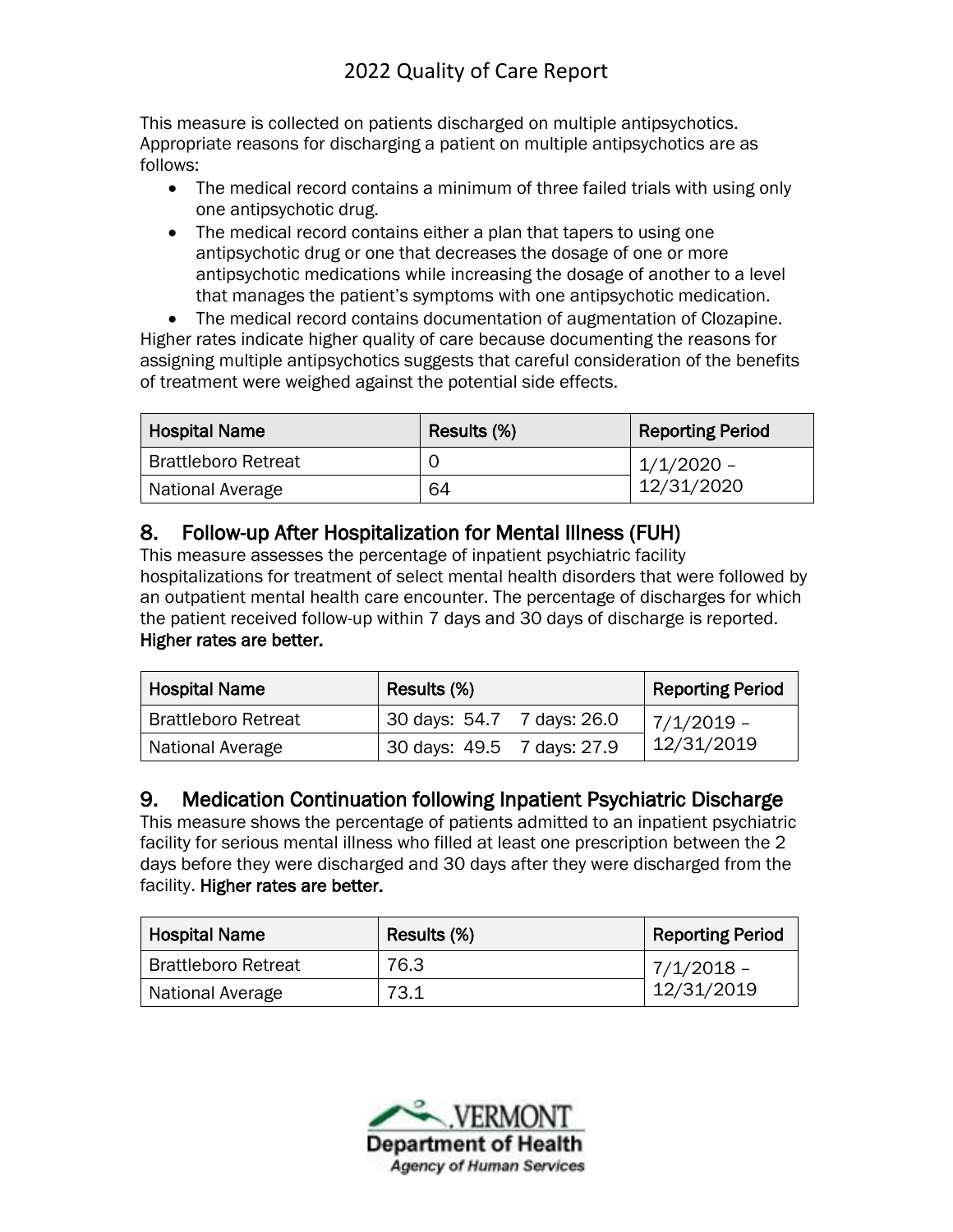## - Substance Use Treatment -

## 10. Alcohol Use Brief Intervention Provided or Offered (SUB-2)

Clinical trials have demonstrated that brief interventions, especially prior to the onset of addiction, significantly improve health and reduce costs. Higher rates are better. Includes 18 years and older patients who screened positive for unhealthy alcohol use or an alcohol use disorder.

| <b>Hospital Name</b>       | Results (%) | <b>Reporting Period</b> |
|----------------------------|-------------|-------------------------|
| <b>Brattleboro Retreat</b> | 98          | 1/1/2020 -              |
| National Average           | 79.         | 12/31/2020              |

#### 11. Alcohol Use Brief Intervention (SUB-2a)

This rate includes patients who were offered intervention and received it.

| <b>Hospital Name</b>       | Results (%) | <b>Reporting Period</b> |
|----------------------------|-------------|-------------------------|
| <b>Brattleboro Retreat</b> | 98          | $1/1/2020$ –            |
| National Average           | 70          | 12/31/2020              |

## 12. Alcohol and Other Drug Use Disorder Treatment Provided or Offered at Discharge (SUB-3)

Currently, less than one in 20 patients with an addiction are referred for treatment. Hospitalization provides a prime opportunity to address the entire spectrum of substance use problems within the health care system. This measure assesses the percentage of patients who screened positive for an alcohol or drug use disorder during their inpatient stay who, at discharge, either: (1) received or refused a prescription for medications to treat their alcohol or drug use disorder OR (2) received or refused a referral for addiction treatment. Higher rates are better.

| <b>Hospital Name</b>       | Results (%) | <b>Reporting Period</b> |
|----------------------------|-------------|-------------------------|
| <b>Brattleboro Retreat</b> | 80          | 1/1/2020 -              |
| National Average           | 75          | 12/31/2020              |

## 13. Alcohol and Other Drug Use Disorder Treatment at Discharge (SUB-3a)

This rate includes patients who were offered treatments and received a prescription at discharge for medication for treatment of alcohol or drug use disorder OR a referral for addictions treatment.

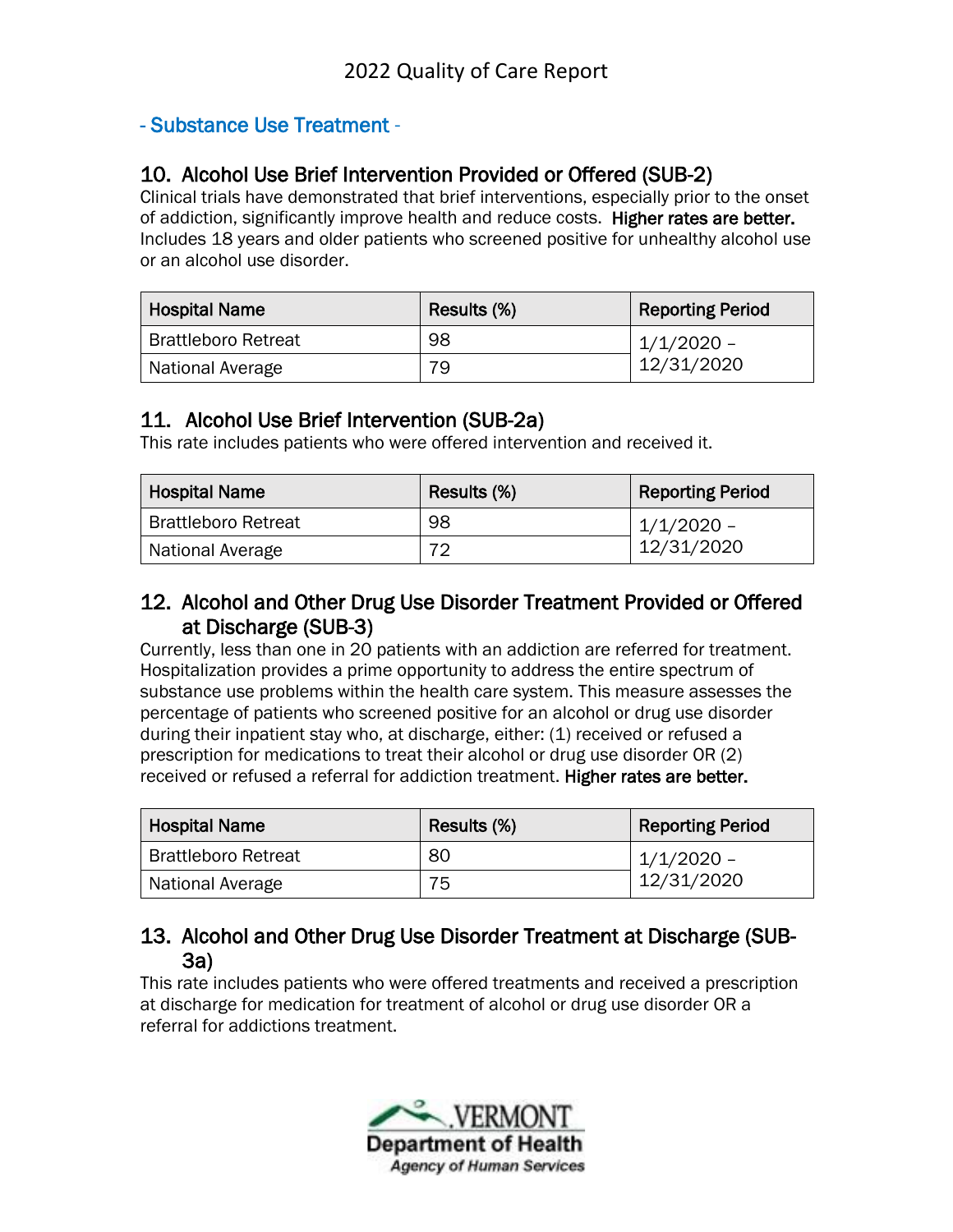# 2022 Quality of Care Report

| <b>Hospital Name</b>       | Results (%) | Reporting Period |
|----------------------------|-------------|------------------|
| <b>Brattleboro Retreat</b> | 79          | 1/1/2020 -       |
| National Average           | 63          | 12/31/2020       |

## 14. Tobacco Use Treatment Provided or Offered (TOB-2)

The measure is reported as an overall rate which includes all patients to whom tobacco use treatment was provided or offered and refused. It includes patients who are tobacco users within the past 30 days and received or refused counseling to quit and receive or refuse cessation medications. Higher rates are better.

| <b>Hospital Name</b>       | Results (%) | <b>Reporting Period</b>    |
|----------------------------|-------------|----------------------------|
| <b>Brattleboro Retreat</b> | 69          | $1/1/2020 -$<br>12/31/2020 |
| National Average           | 80          |                            |

## 15. Tobacco Use Treatment During Hospital Stay (TOB-2a)

This rate includes patients who received practical counseling to quit and received FDA-approved cessation medications or had a reason for not receiving the medication.

| <b>Hospital Name</b>       | Results (%) | <b>Reporting Period</b> |
|----------------------------|-------------|-------------------------|
| <b>Brattleboro Retreat</b> |             | $1/1/2020$ –            |
| National Average           | 45          | 12/31/2020              |

# 16. Tobacco Use Treatment Provided or Offered at Discharge (TOB-3)

This measure assesses the percentage of patients who use tobacco and at discharge (1) received or refused a referral for outpatient counseling AND (2) received or refused a prescription for medications to help them quit or had a reason for not receiving medication. Higher rates are better.

| <b>Hospital Name</b>       | Results (%) | <b>Reporting Period</b>    |
|----------------------------|-------------|----------------------------|
| <b>Brattleboro Retreat</b> |             | $1/1/2020 -$<br>12/31/2020 |
| National Average           | 61          |                            |

# 17. Tobacco Use Treatment at Discharge (TOB-3a)

This rate includes patients who were referred to evidence-based outpatient counseling AND received a prescription for FDA-approved cessation medication at discharge. Higher rates are better.